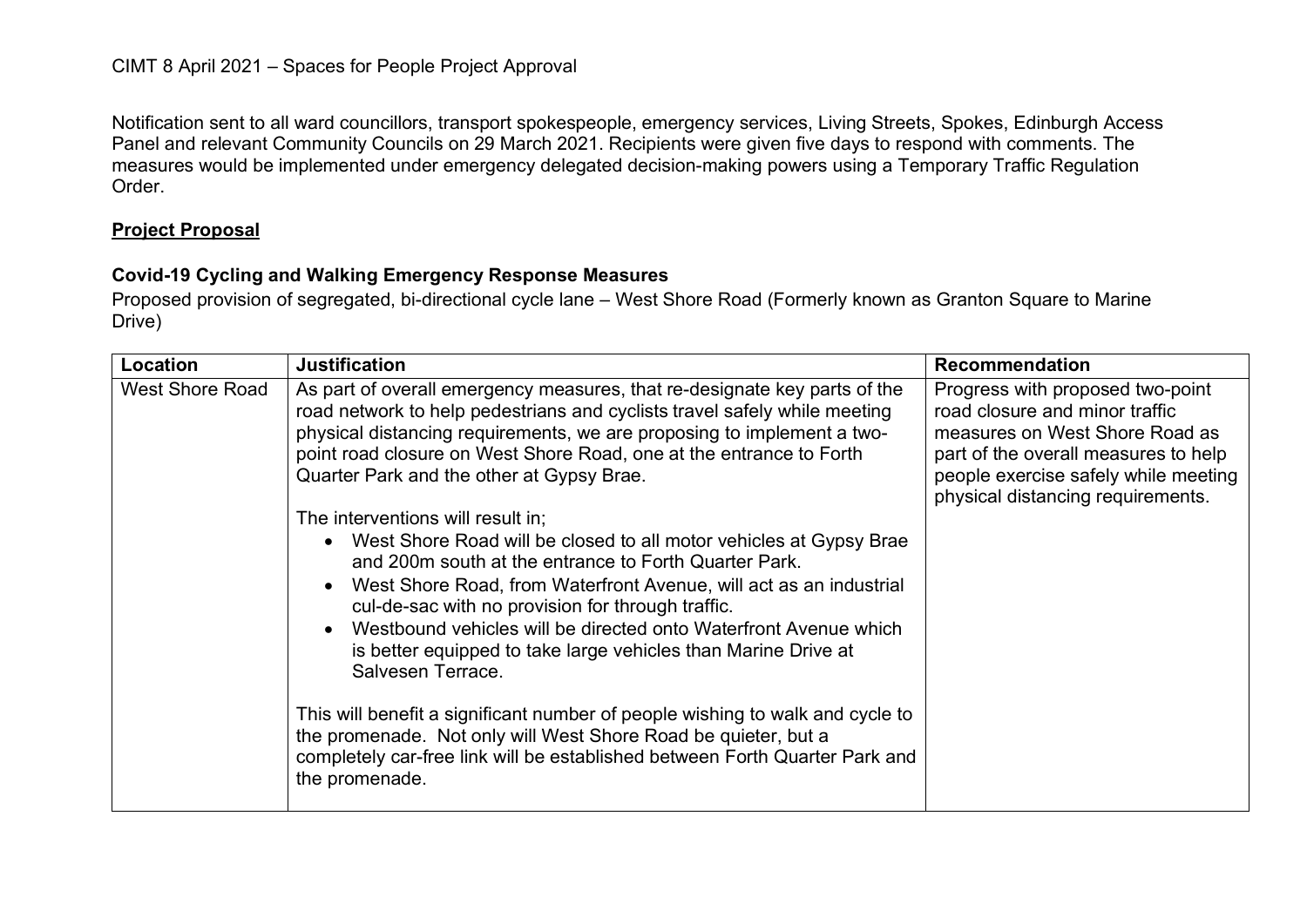## **Feedback**

| <b>Comment from</b>                    | <b>Comment</b>                                                                                                                                                                                                                                                                                                                                                                                                    | <b>Response</b>                                                                                                                                                                                                                                                                                                                                                                                                                                                                                                                                                                             |
|----------------------------------------|-------------------------------------------------------------------------------------------------------------------------------------------------------------------------------------------------------------------------------------------------------------------------------------------------------------------------------------------------------------------------------------------------------------------|---------------------------------------------------------------------------------------------------------------------------------------------------------------------------------------------------------------------------------------------------------------------------------------------------------------------------------------------------------------------------------------------------------------------------------------------------------------------------------------------------------------------------------------------------------------------------------------------|
| <b>Councillors</b>                     |                                                                                                                                                                                                                                                                                                                                                                                                                   |                                                                                                                                                                                                                                                                                                                                                                                                                                                                                                                                                                                             |
| <b>Cllr Graham</b><br><b>Hutchison</b> | As I said in my feedback to the initial proposal this is<br>perhaps the most pointless Spaces for People<br>project yet. While the road in question does have<br>some issues with speeding traffic, the carriageway<br>as it exists is comfortably able to accommodate<br>motor vehicles and cycles and could hardly be<br>described as a busy road even discounting the<br>reduction in traffic due to COVID-19. | We agree that there is adequate space on West Shore<br>Road and that the road would not be classed as busy.<br>However, the provision for pedestrians and cyclists on<br>West Shore Road and West Harbour Road is poor. These<br>proposals are aimed at making the road quieter and more<br>suitable for people who are less confident and more<br>vulnerable on a bike, thus encouraging more uptake in<br>walking and cycling and less car use for shorter journeys.<br>Given the commercial/industrial nature of West Shore<br>Road, at the forefront of the reason for the design is to |
| <b>Cllr Graham</b><br><b>Hutchison</b> | How many people do you think will use the link<br>between the Forth Quarter Park and the<br>promenade? I regularly drive on this road and have<br>done for many years, I don't recall ever seeing<br>anyone crossing the road at this point making a<br>journey between the two. In this you are creating a<br>solution to a problem which doesn't exist.                                                         | safely separate pedestrians and cyclists from HGV's.<br>This is difficult to predict but the success of the scheme<br>will be monitored through regular review every 6 weeks. If<br>it was evident that the scheme is not being well used, then<br>it could be removed or altered.<br>The project team is of the belief at present that more<br>people will chose to make the journey between Forth<br>Quarter Park and Silverknowes Prom by foot if the right<br>provision is put in place.                                                                                                |
| Cllr Graham<br><b>Hutchison</b>        | Parking on the bend is and always has been a<br>problem. Add double yellow lines and re-open the<br>car park with a barrier for night-time closure.                                                                                                                                                                                                                                                               | This would be a good solution to increase forward visibility<br>for cars however, it could be detrimental to the speed of<br>traffic in the area. Suggestions such as this can be given<br>further thought at the first scheme review six weeks after<br>implementation                                                                                                                                                                                                                                                                                                                     |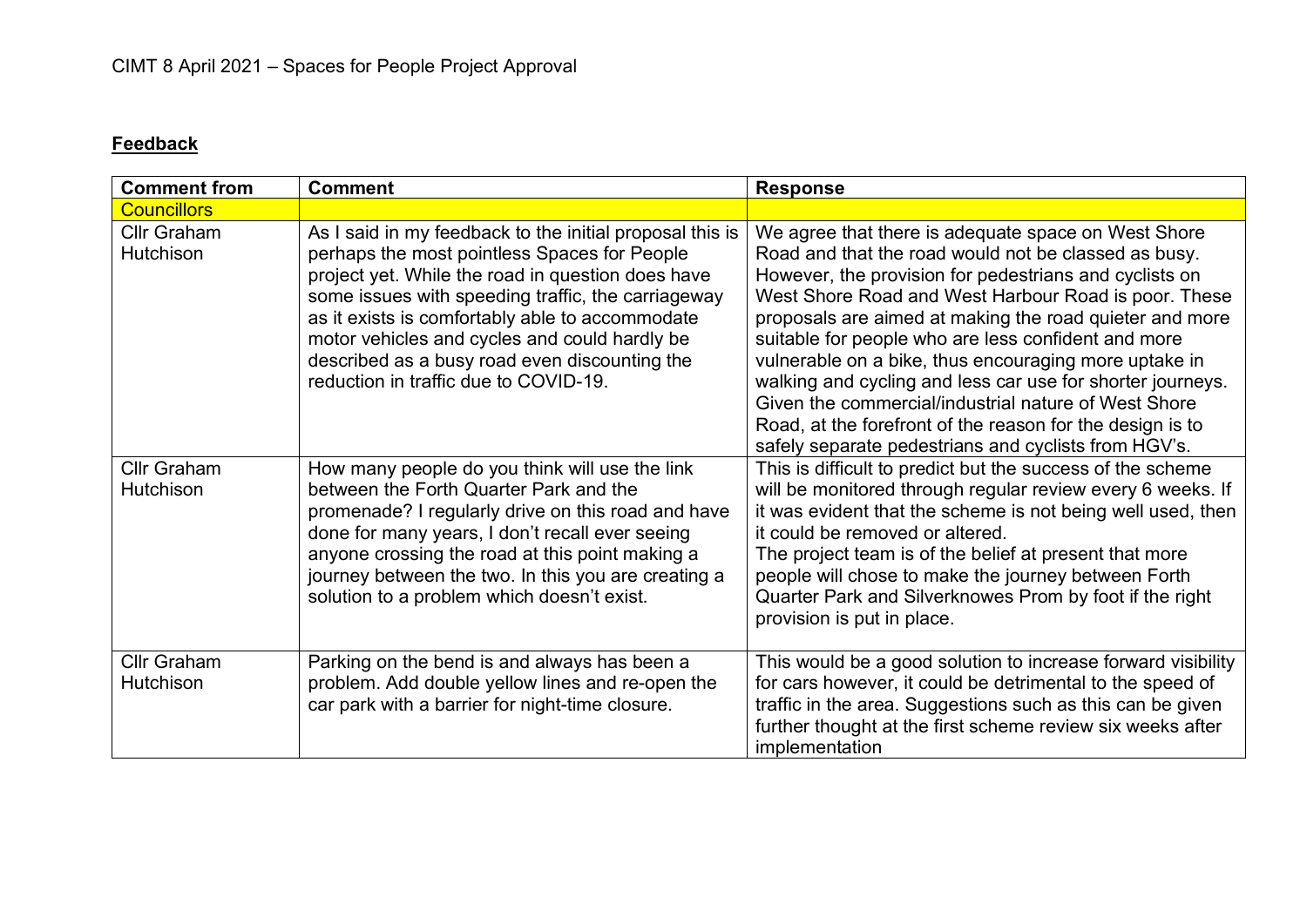|                                 | crossing point you are choosing to negatively<br>impact the lives of thousands of local residents.                                                                                                                                                                                                                                                                                                                                                                                                 |                                                                                                                                                                                                                                                                                                                                                                    |
|---------------------------------|----------------------------------------------------------------------------------------------------------------------------------------------------------------------------------------------------------------------------------------------------------------------------------------------------------------------------------------------------------------------------------------------------------------------------------------------------------------------------------------------------|--------------------------------------------------------------------------------------------------------------------------------------------------------------------------------------------------------------------------------------------------------------------------------------------------------------------------------------------------------------------|
| <b>Cllr Graham</b><br>Hutchison | You mention the 'small inconvenience' of 2 mile<br>detour to businesses. With journey's made by<br>multiple vehicles multiple times a day this will mount<br>up. Businesses are struggling due to COVID, the<br>very last thing we should be doing is making their<br>lives more difficult, as you already have done for the<br>Boardwalk Beach Club.                                                                                                                                              | Any impact on local businesses will be assessed as part<br>of the 6-weekly scheme reviews. It is the aim of the<br>project team to mitigate as far as possible any adverse<br>impact on local business.                                                                                                                                                            |
|                                 | Also, from an environmental and congestion<br>perspective, over the course of a year you will be<br>adding thousands of motor vehicle journey miles.<br>For illustration purposes, if we take the average<br>detour to be one mile, two miles on a round trip, 20<br>business with 1 vehicle each making 1 journey a<br>day, that equates to 14,600 miles a year or<br>6,000,600g of CO2. We all know that the journey<br>figure will in reality be much higher. Has this even<br>been considered? | This is a fair point and worth noting however, it's arguable<br>that this figure will be offset by the number of people who<br>not only choose to walk and cycle to Silverknowes but<br>who have now chosen to make walking and cycling to<br>destinations under 1 mile habitual.                                                                                  |
|                                 | Unnecessary, ill thought out and a total waste of<br>public money as well as detrimental to businesses,<br>local residents and public health. COVID restrictions<br>are beginning to ease, there is no longer the<br>justification of an emergency for creating such<br>schemes, we have had a year of COVID restrictions<br>without this scheme being in place, why now?                                                                                                                          | The scheme has gone through various design guises and<br>it has taken longer than we would have liked to get to this<br>stage. We would have preferred to have seen these<br>measures put in place a year ago. Nonetheless, we see<br>the benefits of having them in place for the summer if<br>2021. There was a huge uptake in cycling in the spring of<br>2020. |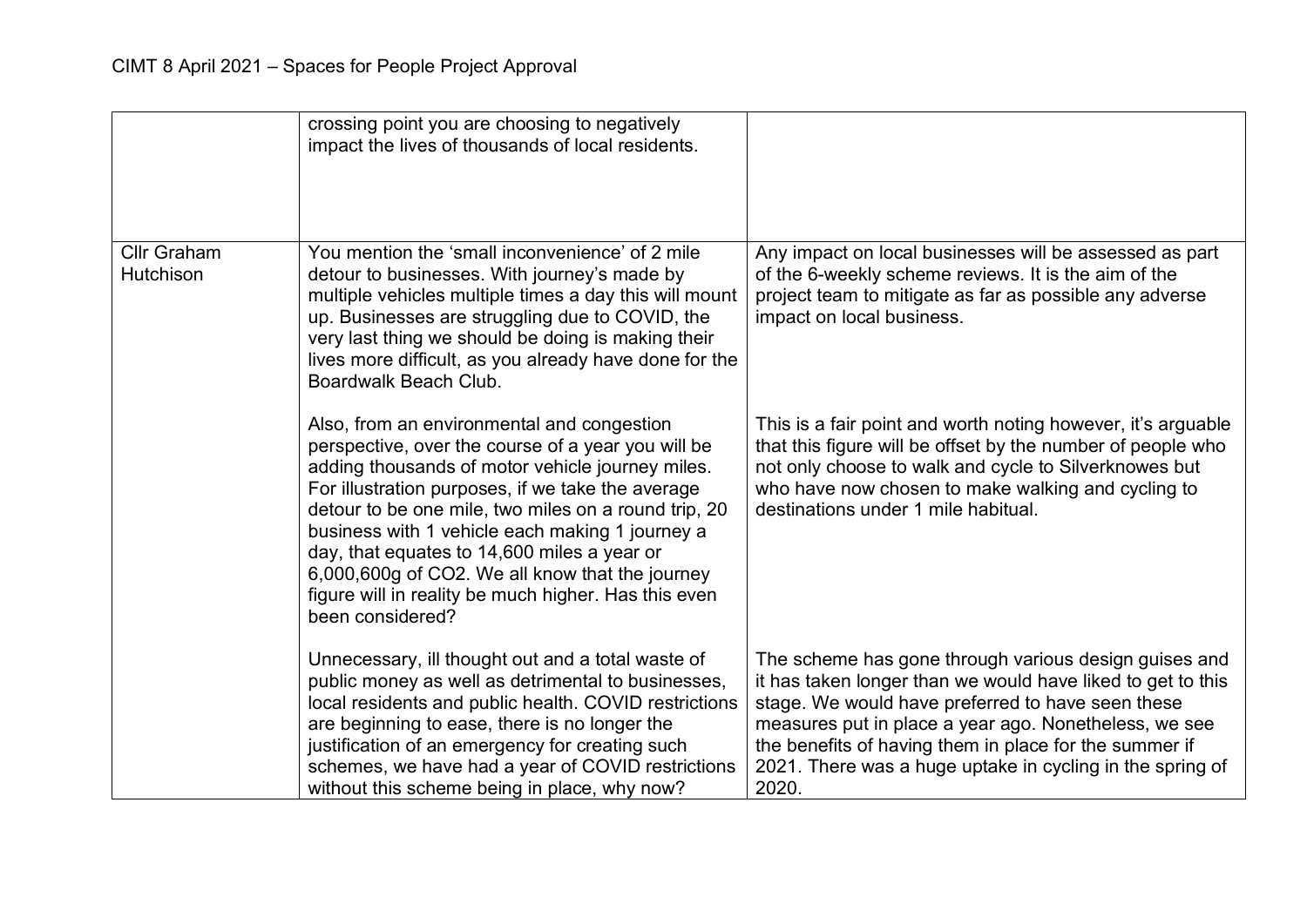|                          | In the strongest possible terms, scrap this scheme<br>now and look at the suggestions made above for<br>parking.                                                                                                                                                                                                                                                                                                                                                                                                                                                                                                                                                                   | We have recommended that the scheme is implemented<br>but will review its performance periodically every 6 weeks.                                                                                                                                                                                                                                                                                                                                                                                                     |
|--------------------------|------------------------------------------------------------------------------------------------------------------------------------------------------------------------------------------------------------------------------------------------------------------------------------------------------------------------------------------------------------------------------------------------------------------------------------------------------------------------------------------------------------------------------------------------------------------------------------------------------------------------------------------------------------------------------------|-----------------------------------------------------------------------------------------------------------------------------------------------------------------------------------------------------------------------------------------------------------------------------------------------------------------------------------------------------------------------------------------------------------------------------------------------------------------------------------------------------------------------|
| <b>Cllr Susan Webber</b> | I would like to reinforce my support for the<br>comments made by Cllr Hutchison and to further<br>reassert that this is about ALL of the people that<br>live, work and access this part of the city and doing<br>what is best for ALL of us<br>We have faced time and time again the installation<br>of measures that do nothing for the majority of our<br>citizens, in particular, residents, businesses either<br>operating within or servicing the area and those with<br>mobility/sensory impairment issues.<br>Cllr Hutchison as the local Cllr elected for this area<br>has made VERY valid points and points that<br>resonate with the majority of our capital's residents | Despite these comments being received after the deadline<br>for responses, we are happy to consider these comments.<br>As outlined above, the performance of the scheme will be<br>assessed periodically every 6 weeks and, if needs be, the<br>scheme can be modified or removed.<br>As for people with mobility or sensory issues, our design<br>team will look at measures to better facilitate their access<br>to Forth Quarter Park and Silverknowes Prom with a view<br>to improving the design in this regard. |
|                          | Can I remind the team creating these spaces that<br>we have now vaccinated more than 2.5 million<br>people across Scotland, lock down restrictions are<br>easing, and the GRAND announcement today of a<br>50% increase in cycling (questionable given the<br>data I have seen regularly) means only 4.5% of the<br>journeys across the city are now done by bike. As<br>such we are putting more and more pressure on the<br>city's economic recovery<br>This should NOT be progressed                                                                                                                                                                                            | Again, the future need of the scheme will be assessed<br>every 6-weeks and action taken to meet the needs to this<br>ever changing Covid situation. We are of the belief that, at<br>this present moment, the benefits of implementing this<br>scheme outweigh the negatives and that the scheme<br>meets the objectives of Spaces for People.                                                                                                                                                                        |
| <b>Stakeholders</b>      |                                                                                                                                                                                                                                                                                                                                                                                                                                                                                                                                                                                                                                                                                    |                                                                                                                                                                                                                                                                                                                                                                                                                                                                                                                       |